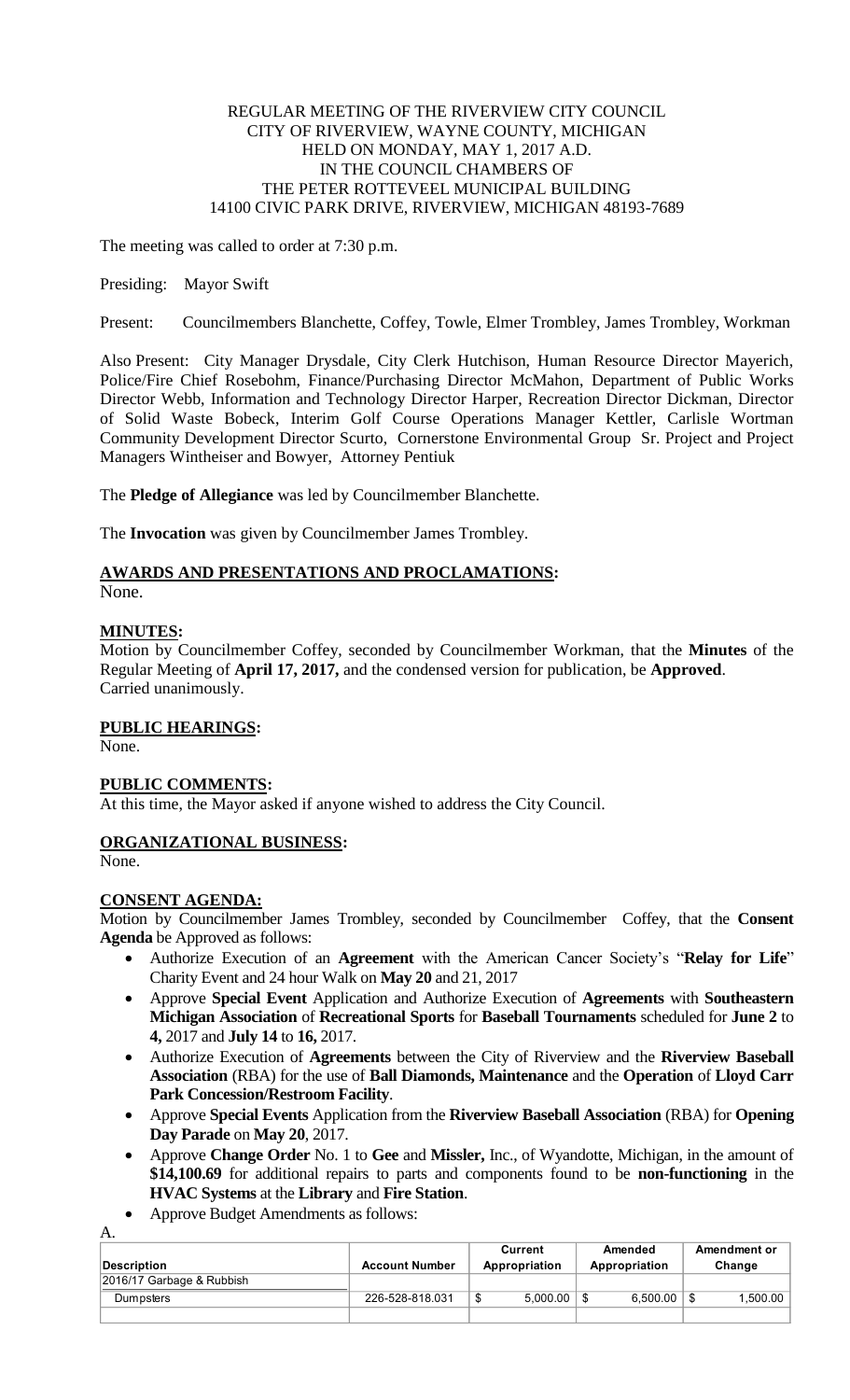JUSTIFICATION: To increase the dumpsters line item in the Garbage & Rubbish Fund by \$1,500. The increase is necessary because dumpster usage has already met prior year levels and more usage is expected for the remainder of the fiscal year.

B.

|                    |                       | Current       | Amended       | Amendment or |
|--------------------|-----------------------|---------------|---------------|--------------|
| Description        | <b>Account Number</b> | Appropriation | Appropriation | Change       |
| 2016/17 Recreation |                       |               |               |              |
| Summerfest         | 101-751-875.000       | 17.000.00     | 32.250.00     | 15,250.00    |
|                    |                       |               |               |              |

JUSTIFICATION: To increase the Summerfest line item by \$15,250. The amount of \$15,250 has been raised through sponsorships and accepted by Council on the April 17, 2017 council meeting. The money will be used for Summerfest events and supplies.  $\Gamma$ 

| <u>.</u>                   |                       |               |               |              |  |  |  |
|----------------------------|-----------------------|---------------|---------------|--------------|--|--|--|
|                            |                       | Current       | Amended       | Amendment or |  |  |  |
| Description                | <b>Account Number</b> | Appropriation | Appropriation | Change       |  |  |  |
| 2016/17 Recreation         |                       |               |               |              |  |  |  |
| Recreation Program Expense | 101-751-818.060       | 30.000.00     | 39.000.00     | 9.000.00     |  |  |  |
|                            |                       |               |               |              |  |  |  |

JUSTIFICATION: To increase the Recreation Program Expense line item by \$9,000.00. This amount is offset by money that has been raised in the Recreation Program Revenue. The money will be used to pay instructors for classes taught.

#### **RESOLUTIONS:**

Motion by Councilmember Workman, seconded by Councilmember James Trombley, that Resolution No. **17-17,** Approve **Acceptance** of Michigan Department of Environmental Quality (**MDEQ) Brownfield Redevelopment Grant** and **Loan**, be Adopted; and Authorization of Execution of a **Development Agreement** between **W. F. Whelan** Company and the City of Riverview, be Approved; subject to legal approval.

#### RESOLUTION NO. 17-17

# APPROVE ACCEPTANCE OF MDEQ BROWNFIELD REDEVELOPMENT GRANT AND LOAN AND AUTHORIZE DEVELOPMENT AGREEMENT WITH W. F. WHELAN COMPANY

- WHEREAS, W.F. Whelan Company ("WF Whelan") has proposed to redevelop a large parcel of land located at 17423 West Jefferson, Riverview, Michigan (the "Property");
- WHEREAS, the City of Riverview Brownfield Redevelopment Authority ("BRA") recommended for approval and the City Council has approved a Brownfield Redevelopment Plan for the Property;
- WHEREAS, the Michigan Department of Environmental Quality provides grants and loans to communities through its Brownfield Redevelopment Grant and Loan program for environmental response and certain other activities;
- WHEREAS, environmental response activities are necessary in order to use the Property for economic development;
- WHEREAS, the Property is known to be contaminated;
- WHEREAS, the proposed project will be undertaken if a grant and loan are awarded; and
- WHEREAS, the City of Riverview commits to repaying a loan if one is approved, up to a maximum of \$500,000; and
- WHEREAS, the proposed economic development is consistent with local development plans, zoning ordinances, and/or the master plan.
- NOW, THEREFORE, BE IT RESOLVED that the City Council authorizes the BRA to apply for and secure a grant (up to \$500,000) and loan (up to \$500,000) from, and enter into an appropriate grant and loan agreement with, the Michigan Department of Environmental Quality. The City Council further authorizes execution of a Development Agreement among W.F. Whelan, the City and the BRA relating to the grant and loan, in a form acceptable to the City Manager and counsel for the City.